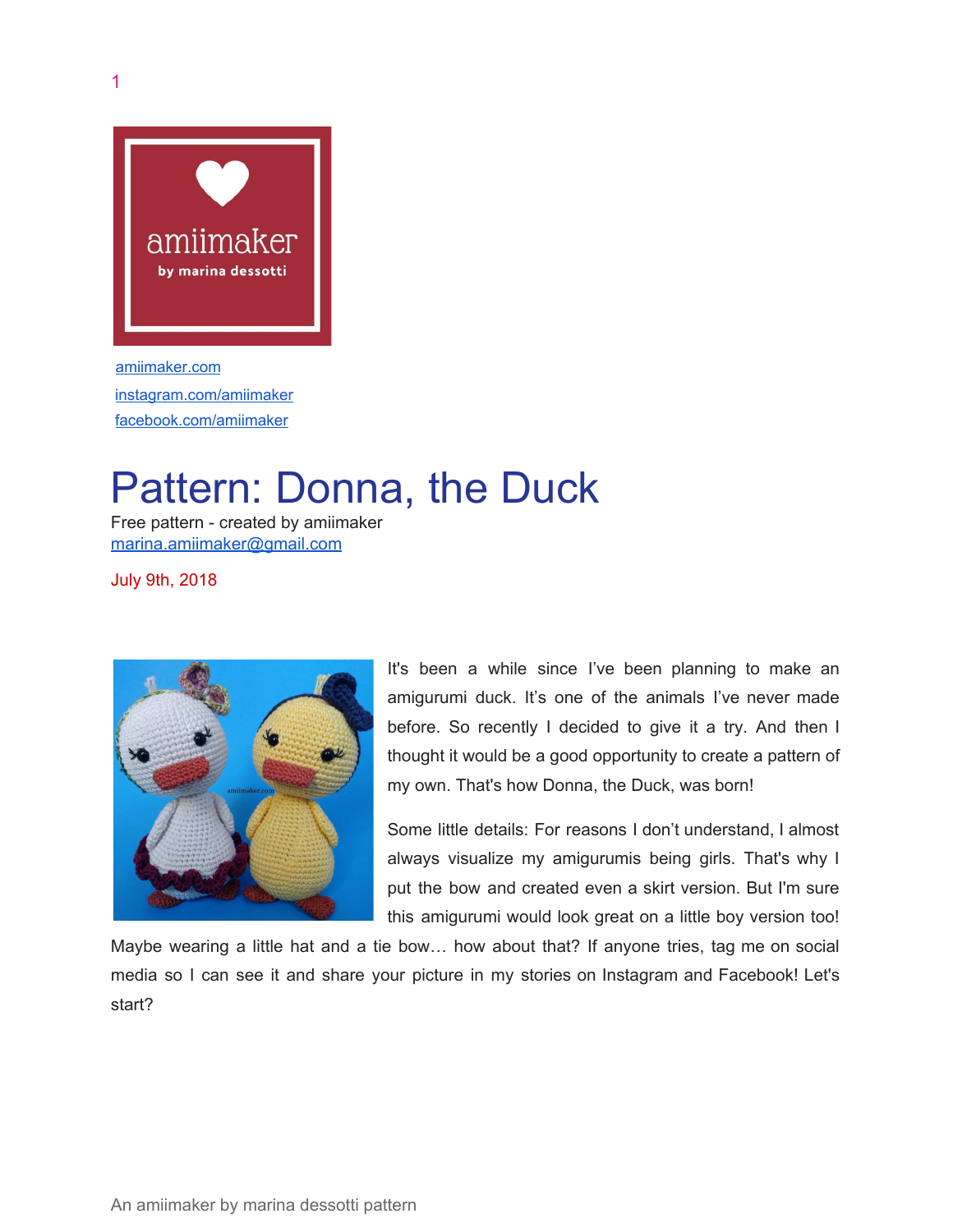## **Materials:**

- 100% cotton yarn in three colors;
- crochet hook according to the yarn weight you are using (I used a  $3,5$  mm);
- stitch markers;
- polyester fiber;
- scissors;
- tapestry needle;
- embroidery floss.

## **Abbreviations:**

inc - increase dec - invisible decrease ch - chain sl st - slip stitch sc - single crochet dc - double crochet [] total number of stitches at the end of each round

## **Final size:**

With the materials I used, my duck was approximately 7.5"/20 cm.

# **Notes:**

Always remember to crochet in rounds. Use a stitch marker at the end of each round.

# **Head:**

With yellow yarn (or off-white).

Round 1) 6 sc in the magic ring [6]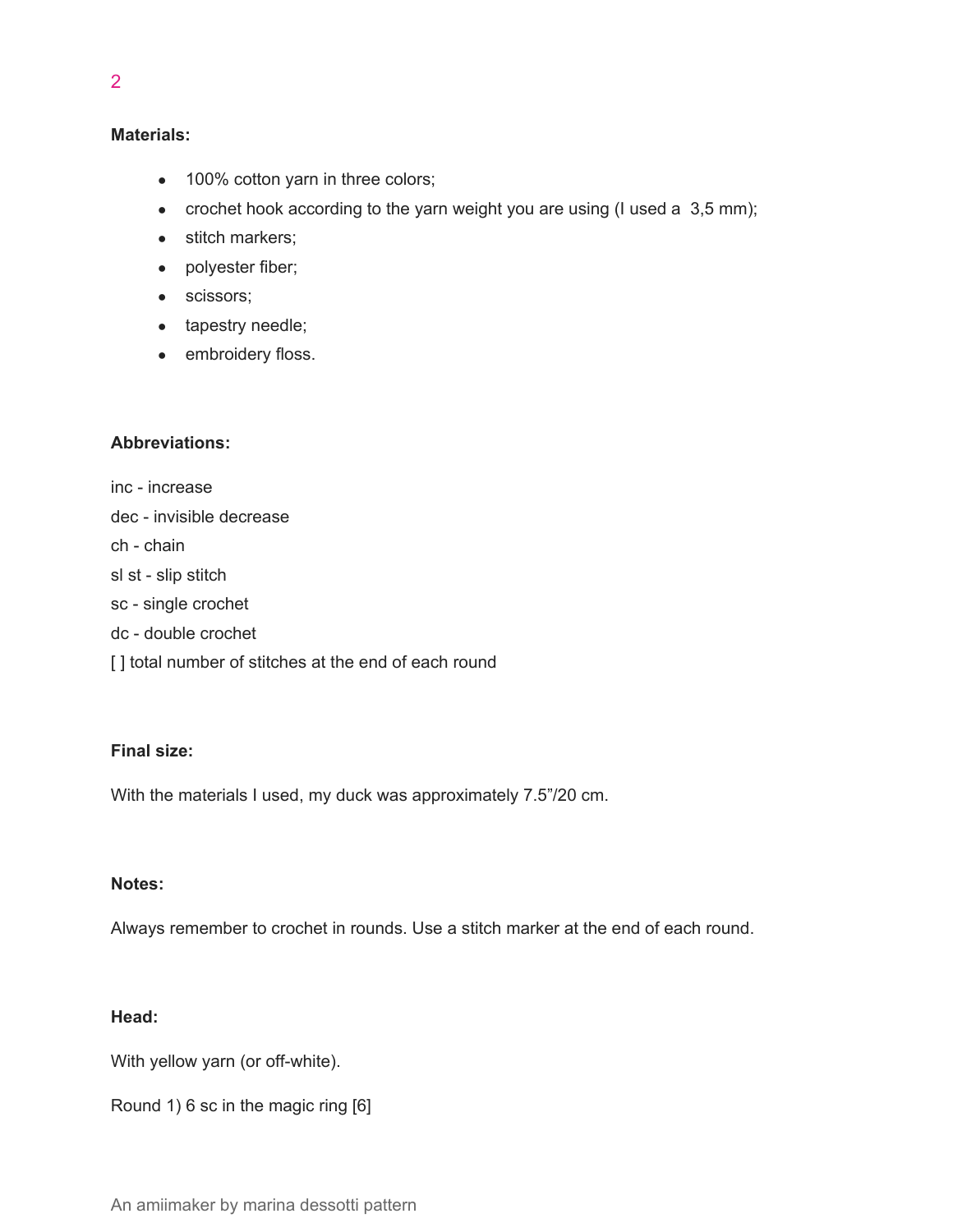3

- Round 2) 6 inc [12]
- Round 3) 1 sc, 1 inc repeat 6 times [18]
- Round 4) 2 sc, 1 inc repeat 6 times [24]
- Round 5) 3 sc, 1 inc repeat 6 times [30]
- Round 6) 4 sc, 1 inc repeat 6 times [36]
- Round 7) 5 sc, 1 inc repeat 6 times [42]
- Round 8) 6 sc, 1 inc repeat 6 times [48]
- Rounds 9 e 10) 1 sc in each one of the 48 stitches [48]
- Round 11) 7 sc, 1 inc repeat 6 times [54]
- Rounds 12 14) 1 sc in each one of the 54 stitches [54]
- Round 15) 8 sc, 1 inc repeat 6 times [60]
- Rounds 16 18) 1 sc in each one of the 60 stitches [60]
- Round 19) 9 sc, 1 inc repeat 6 times [66]

Place the eyes between rounds 15 and 16. The distance between them is 9 stitches.

- Round 20) 9 sc, 1 dec repeat 6 times [60]
- Round 21) 8 sc, 1 dec repeat 6 times [54]
- Round 22) 7 sc, 1 dec repeat 6 times [48]
- Round 23) 6 sc, 1 dec repeat 6 times [42]
- Round 24) 5 sc, 1 dec repeat 6 times [36]
- Round 25) 4 sc, 1 dec repeat 6 times [30]
- Round 26) 3 sc, 1 dec repeat 6 times [24]

Start stuffing the head using polyester fiber. Continue stuffing while crocheting until the end.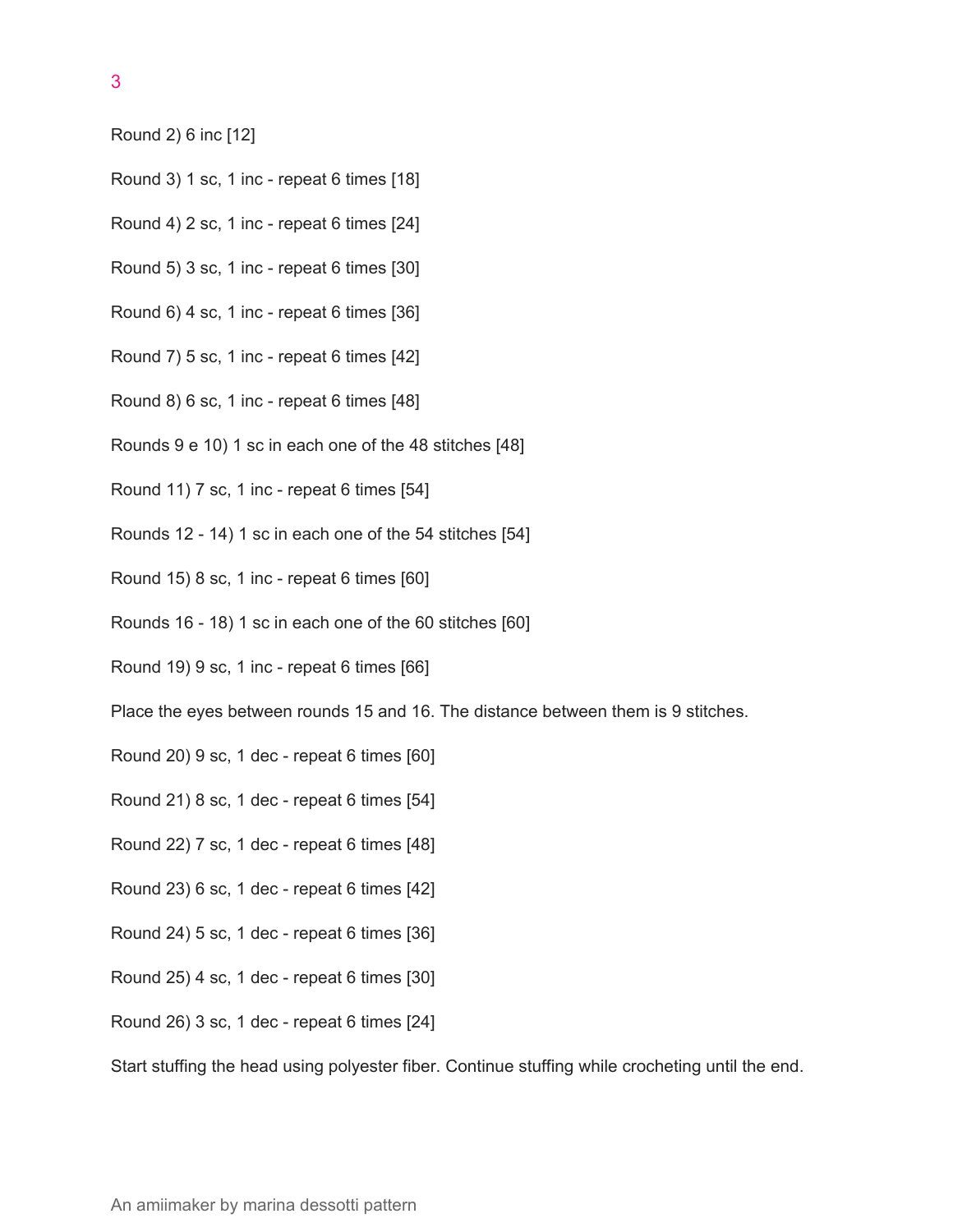4

Round 27) 2 sc, 1 dec - repeat 6 times [18]

Round 28) 1 sc, 1 dec - repeat 6 times [12]

Round 29) 6 dec [6]

Fasten off closing the hole in the head.

#### **Body:**

With yellow yarn (or off-white).

Round 1) 6 sc in the magic ring [6]

Round 2) 6 inc [12]

Round 3) 1 sc, 1 inc - repeat 6 times [18]

Round 4) 2 sc, 1 inc - repeat 6 times [24]

Round 5) 3 sc, 1 inc - repeat 6 times [30]

Round 6) 4 sc, 1 inc - repeat 6 times [36]

Round 7) 5 sc, 1 inc - repeat 6 times [42]

Round 8) 6 sc, 1 inc - repeat 6 times [48]

Round 9) 7 sc, 1 inc - repeat 6 times [54]

Round 10) 8 sc, 1 inc - repeat 6 times [60]

Round 11 - 14) 1 sc in each one of the 60 stitches [60]

**\*\*Note:** if you decide to make your little Donna using a skirt, then crochet all the stitches in **round 14 through back loops only**.\*\*

\*\***Tip:** maybe it will be easier to crochet the skirt before sewing the body to the head.\*\*

Round 15) 8 sc, 1 dec - repeat 6 times [54]

Round 16) 7 sc, 1 dec - repeat 6 times [48]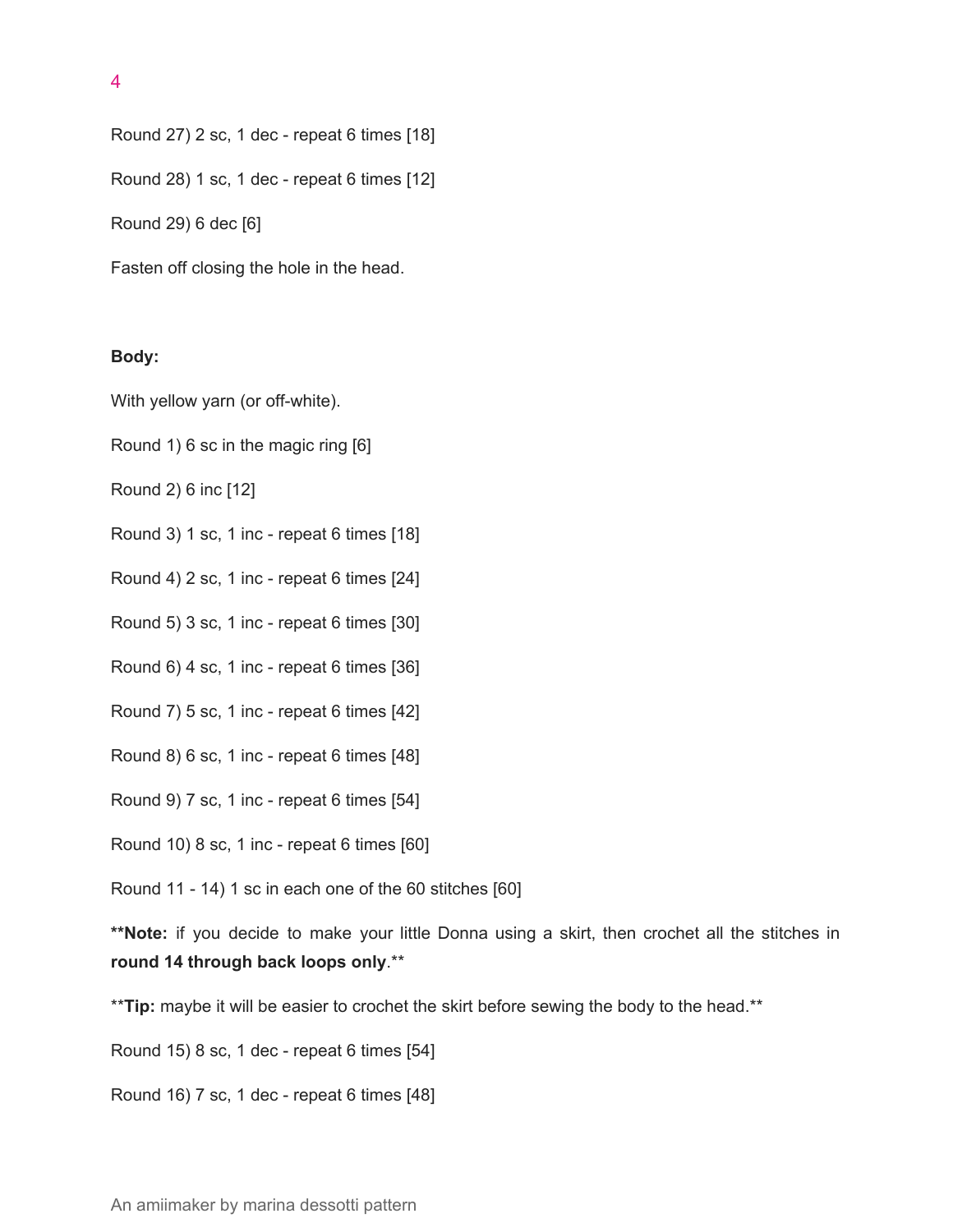5

Round 17) 1 sc in each one of the 48 stitches [48]

Round 18) 6 sc, 1 dec - repeat 6 times [42]

Round 19) 1 sc in each one of the 42 stitches [42]

Round 20) 5 sc, 1 dec - repeat 6 times [36]

Round 21) 1 sc in each one of the 36 stitches [36]

Round 22) 4 sc, 1 dec - repeat 6 times [30]

Round 23 - 25) 1 sc in each one of the 30 stitches [30]

Start stuffing the body using polyester fiber. Continue stuffing while crocheting until the end. Don't forget to make sure the neck is firmly stuffed.

Round 26) 3 sc, 1 dec - repeat 6 times [24]

Round 27) 1 sc in each one of the 24 stitches [24]

Round 28) 2 sc, 1 dec - repeat 6 times [18]

Round 29) 1 sc in each one of the 18 stitches [18]

Fasten off leaving a long tail for sewing.

#### **Wings:**

Make two. With yellow yarn (or off-white).

Round 1) 6 sc in the magic ring [6]

Round 2) 6 inc [12]

Round 3) 1 sc, 1 inc - repeat 6 times [18]

Round 4) 2 sc, 1 inc - repeat 6 times [24]

Rounds 5 e 6) 1 sc in each one of the 24 stitches [24]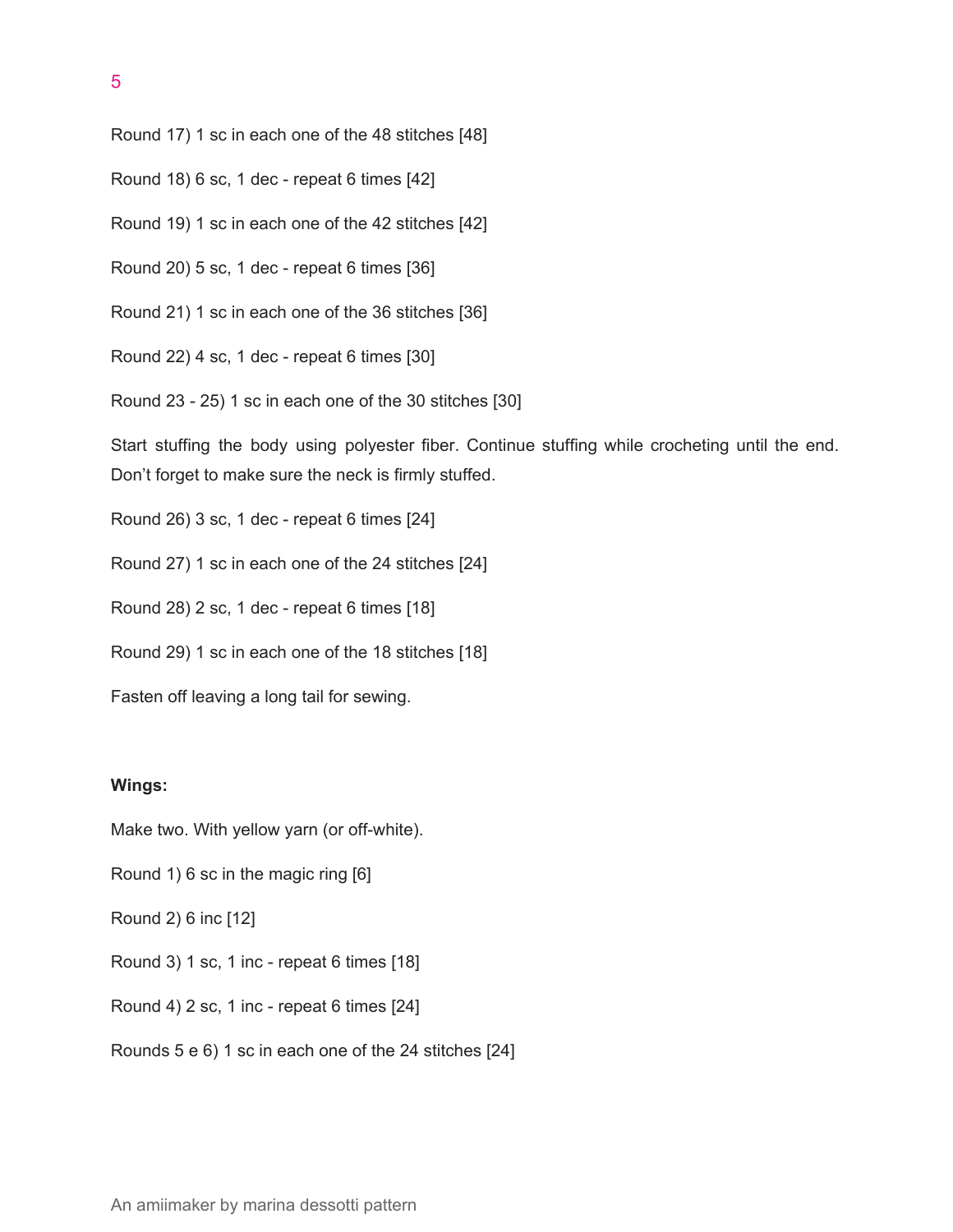Do not stuff. Fasten off leaving a long tail for sewing. Close the wing sewing a few stitches using the tapestry needle.

## **Tail:**

With yellow yarn (or off-white).

Round 1) 6 sc in the magic ring [6]

Round 2) 1 sc, 1 inc - repeat 3 times [9]

Round 3) 2 sc, 1 inc - repeat 3 times [12]

Round 4) 3 sc, 1 inc - repeat 3 times [15]

Round 5) 4 sc, 1 inc - repeat 3 times [18]

Rounds 6 - 8) 1 sc in each one of the 18 stitches [18]

Round 9) 4 sc, 1 dec - repeat 3 times [15]

Round 10) 3 sc, 1 dec - repeat 3 times [12]

Do not stuff. Fasten off leaving a long tail for sewing.

## **Beak:**

With orange yarn (or brown).

## Ch 9

Round 1) 1 sc in the second ch from hook, 1 sc in each one of the next ch 6, 3 sc in the last ch. **Keep working in the other side of the round:** 1 sc in each one of the next ch 6, 2 sc in the last ch. [18]

Round 2 - 4) 1 sc in each one of the 18 stitches [18]

Do not stuff. Fasten off leaving a long tail for sewing. Close the beak sewing a few stitches using the tapestry needle.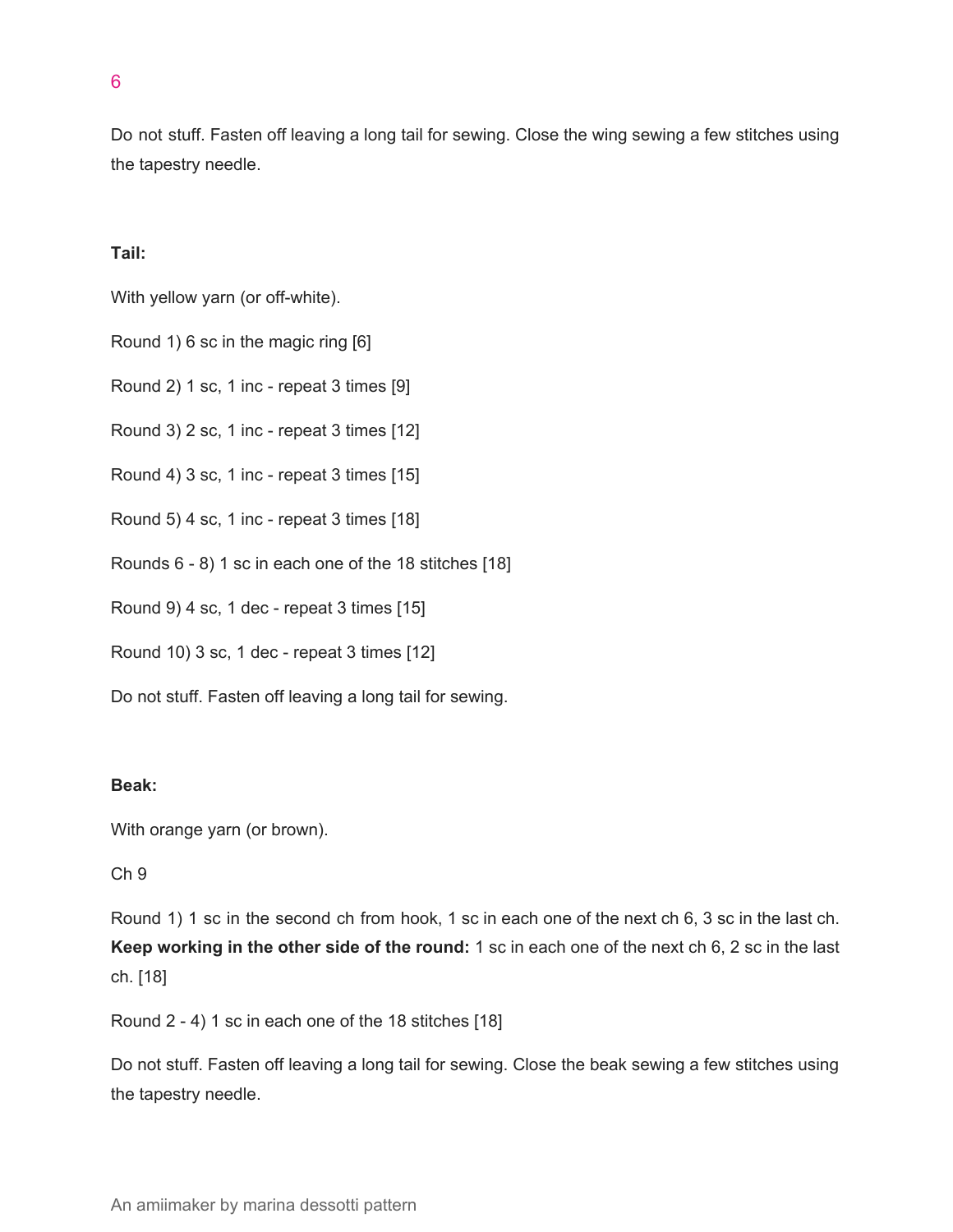## **Feet:**

Make two. With orange yarn (or brown).

Ch 6

Round 1) 1 sc in the second ch from hook, 1 sc in each one of the next ch 3, 3 sc in the last ch. **Keep working in the other side of the round:** 1 sc in each one of the next ch 3, 2 sc in the last ch. [12]

Round 2 - 6) 1 sc in each one of the 12 stitches [12]

Do not stuff. Fasten off leaving a long tail for sewing. Close the foot sewing a few stitches using the tapestry needle.

## **Skirt:**

Using some dark red/pink yarn.

\*\***Tips:** hold your Donna upside down while crocheting the skirt.\*\*

Join the yarn with a sl st in one of the stitches at round 14 (the one where we worked at back loops only.) Usually I join my yarn in one of the stitches in the "back" of the amigurumi.

Row 1) Ch 3 and dc 1 in the same stitch. Then 2 dc in each one of the next stitches until the end [120]. Join in the ch 3.

Row 2) 1 sc in each one of the 120 stitches [120]

Fasten off.

## **Bow:**

You can make the bowl any size you want. In my case, I used a worsted weight yarn and did like this: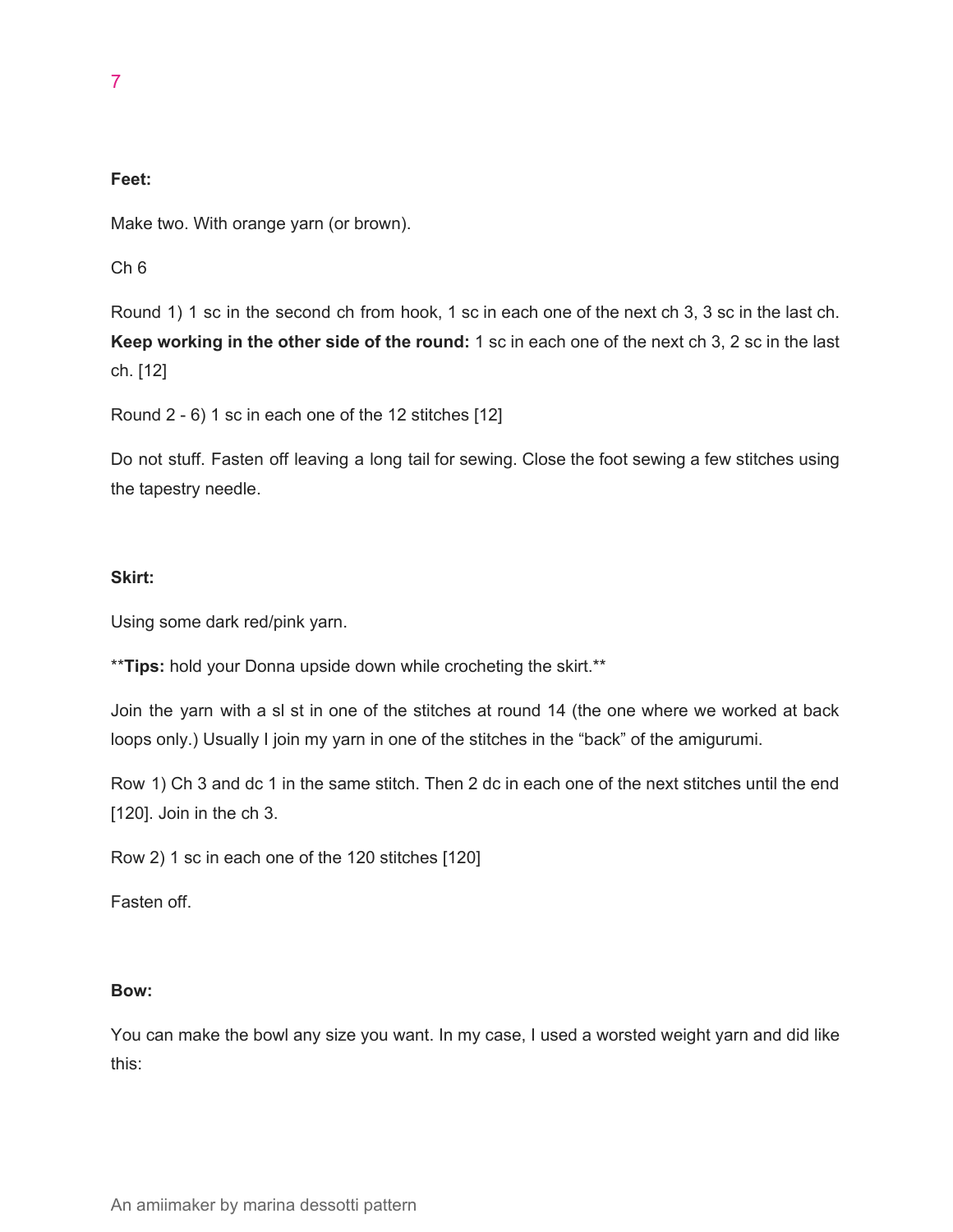```
8
```

```
Row 1) ch 11, turn
```
Round 2-7) 1 sc in each one of the 10 stitches

Do not forget to turn and ch 1 at the end of each row.

To make an edge, sc around the bowl. Fasten off.

Make a lace of chains in a size it will fit your Donna's head (in my case it was ch 65). Use this lace to tie the center of the bow shaping it. Fit this lace to her head, join both ends with a sl st. Fasten off.

## **Assembly:**

Use the tapestry needle and the long tails left at the end of each part.

Sew the body to the head. Sew the beak at the head between rounds 18 and 19. Sew the wings in in the body between rounds 16 and 27. Sew the feet to the body between rounds 5 and 6, leaving 5 stitches between them. Sew the tail between rounds 5 and 6. Use the tail to give Donna's body some balance, allowing it to stand by itself. Put the bow in the head. Optional: embroider some eyelashes and use some scrap yarn to give her some hair.



Your Donna is ready! And if you decide to give my pattern a try, I'll love to see your pictures. Tag me on Facebook and Instagram (@amiimaker) and use #amiimaker so I can see your amigurumi.Feel free to sell any dolls made using this pattern. The only thing I ask in return is to give me the credits for the design. See you soon! :)